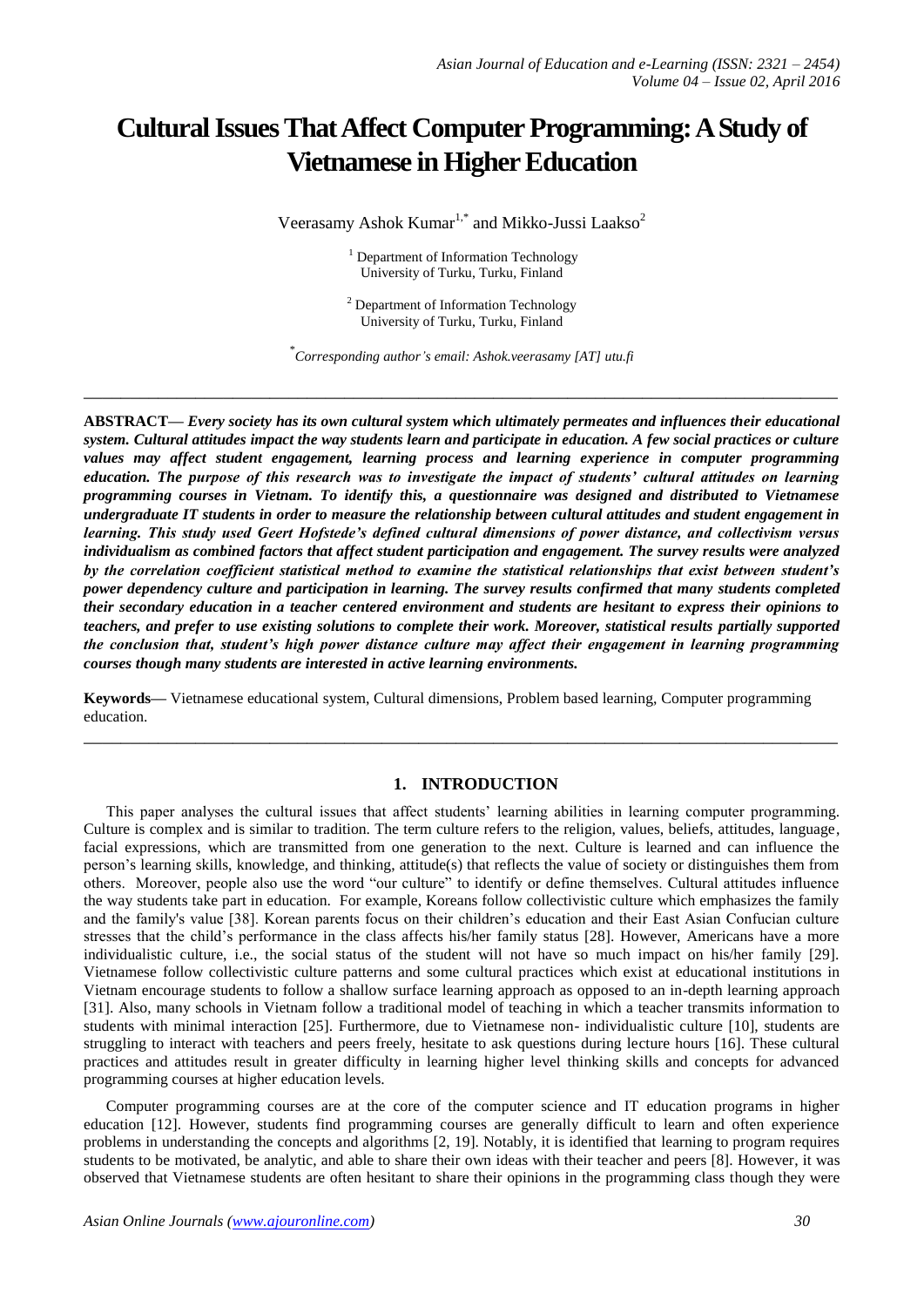encouraged to participate. Taking this initial observation as our starting point, this study is designed and the research questions have been developed. The research questions are;

- Do cultural attitudes affect student participation and engagement, learning process, and learning experience in computer programming education?
- Do these behaviors affect student learning outcomes in computer programming?

## **2. LITERATURE REVIEW**

#### **2.1 Culture and Learning Behavior**

Cultural attitudes impact the way students participate in education. There has been considerable research done on impact of cultural tendencies on student learning behavior. Student learning background can be identified based on their culture [34]. Moreover, student"s learning style may vary based on his/her culture [17]. Manikutty et al. analyzed whether culture influence learning styles in higher education, and concluded that, power distance and collectivist culture tune the learning style to surface mode [17]. The surface learning style focuses on memorizing the information needed for assessments rather than focusing on deep learning where students apply new knowledge to unfamiliar problems. Moreover, students who follow a surface approach tend to take a narrower view and fail to distinguish principles from examples. This kind of learning approach negatively impacts students' learning outcomes.

#### **2.2 Vietnamese Values and Educational System**

The Vietnamese value system has four main elements. They are allegiance to the family, reputation, lover of learning, and respect for others [4]. According to the Vietnamese value system Vietnamese are expected to respect people by their age, status, and position. So, it is obvious that educators, scholars, and writers are well respected by the public in Vietnam. Vietnamese always give importance to learning. They respect the people who are very well-educated more than the non-educated rich man [21]. Vietnam is Eastern country and Vietnamese follow group oriented culture and ideology. So, Vietnamese culture also plays a vital role in the Vietnamese educational system, which is based on Eastern education. In Eastern educational systems, classrooms are teacher-centered [21]. Learners strongly believe that the teacher is the complete source of knowledge. Students have been taught to keep quiet in the classroom as the way to show their respect (attitude) to their teacher. Moreover, they do not interrupt the lecture even if they do not understand the topic at all. The students who studied at those schools are trained to be attentive in the class, and are good in memorizing the facts and concepts (skills). It was also identified that, the "Spoon feeding" style of teaching and learning is followed in many educational institutions of Vietnam [34].

#### **2.3 Cultural Attitudes versus Student performance**

Student performance levels are an indicator that the student has achieved his/her academic goals. Many researchers have attempted to identify the factors that affect student performance [3, 6, 14, 15]. Notably, Ota conducted a study on cultural factors and Chinese ESL students in USA, and concluded that, students" cultural characteristics play an important role in their learning preferences and performance [23]. For example, students from collectivistic culture prefer rote memorization as one of their learning methods and give more importance to getting high grades and certificates than acquiring competence. So, similar cultural attitudes may hinder Vietnamese students" learning performance as they also follow collectivistic culture.

#### **2.4 Geert Hofstede's Cultural Dimensions – Vietnam**

Hofstede et al. conducted a study on national culture and derived six cultural dimensions such as power distance, individualism versus collectivism, masculinity versus femininity, uncertainty avoidance, long term orientation, and indulgence [10]. Based on Hofstede et al. research publication, the cultural dimensions data of Vietnam collected and the Figure 1 was reproduced with permission from them [10]. According to Hofstede et al. findings (refer Figure 1), Vietnam has a high score on the power distance index of 70, which means that challenges to leadership are not wellreceived [10]. This power-dependency relationship can be connected to teacher and student behaviors as well. On the other hand, the uncertainty avoidance dimension score is very low, i.e. 30 – This dimension score can be related to students from low certainty avoidance countries that see mistake is an opportunity to learn something new and part of the learning process. Similarly, the individualism score of 20 reflects that Vietnam is a collectivistic society.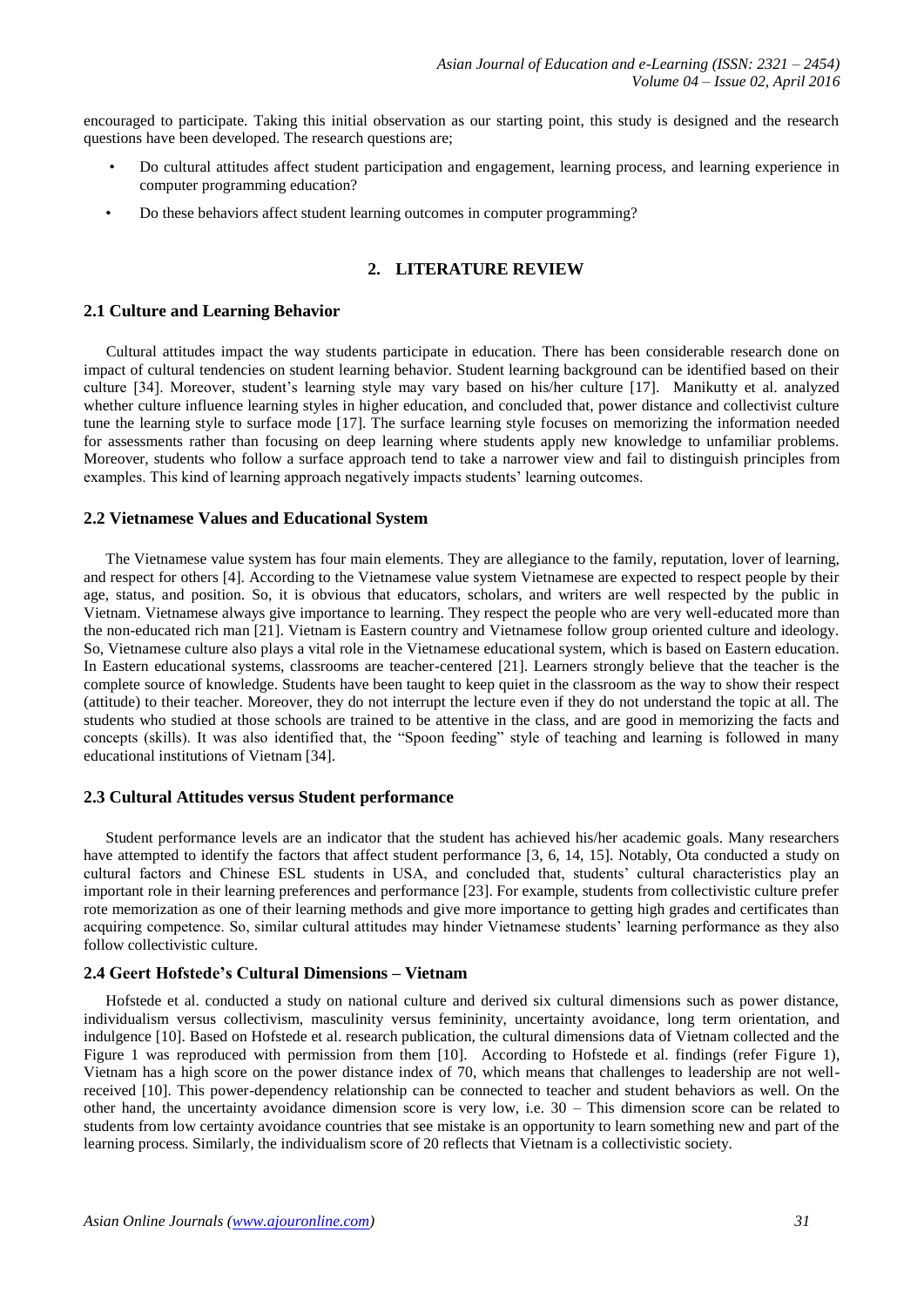

**Figure 1:** Hofstede's Cultural Dimensions of Vietnam

## **2.5 Vygotsky's Social Development Theory and Student participation**

According to Vygotsky" social development theory, social interaction (participation) will help students to cognitively enhance their learning so they can move on to the next level of performance [35]. For example, Cooperative Learning (CL) helps students to interact with each other and improve student learning outcomes. Thanh analyzed the Vietnamese teachers and students perceptions toward cooperative learning, and reported that, CL helps students to review what has been taught but to seek knowledge [31]. In addition, it is noted that Vietnamese students do not keep direct eye contact with their teachers as that behavior is considered disrespectful to their teachers. Moreover, students were rarely motivated to ask questions during lecture hours or they hesitate to interact with teachers in the classrooms [16]. This kind of cultural behavior may prevent Vietnamese students from actively participating in their learning [36]. Moreover, Vietnam is a collectivistic society (refer figure 1), individual students will speak only when they called personally by the teacher [10, 24]. These kinds of attitudes hamper student teacher interaction in learning programming courses.

## **2.6 Teaching Programming Courses**

There has been much research done on teaching programming courses to students in interesting and more effective ways. However, many of those studies accepted that teaching programming is a difficult task [11]. Also, many students admitted that understanding terminology and syntax of the programming language is like learning a new language with unfamiliar grammar [1]. Interestingly, different pedagogical approaches were suggested by these studies in order to teach programming courses especially to novice students though none were identified as a best approach to follow. Some examples are, conceptual model for learning to program [2], conducting online tests and one-to-one teaching [18], Facile Programming [5], Game based teaching and learning computer science courses [37], and using visualization tools for individual and collaborative learning [26, 27] are a few of those. There were few other suggestions like collaborative learning and or pair programming where two or more students learn together, which may benefit them to share their views, knowledge to learn how to program better [30]. Collaborative learning changes the traditional learning environment into an interactive learning environment. However, public schools in Vietnam have not fully implemented the interactive learning environment yet [16]. Problem Based Learning (PBL) is another novel approach in learning and teaching where the students are presented with a problem for group discussion and to come up with possible solution to solve it. PBL fosters positive development in students' critical thinking [32]. However, O'Grady et al. found that, the existence of PBL into the average computing curricula is not deep [22]. In addition, Thanh researched Vietnamese teachers and students" perceptions toward Cooperative Learning (CL), and concluded that, the benefit of the CL approach was heavily hindered by cultural and institutional barriers, such that teachers and students failed to understand the functions of CL [31]. Tran conducted a study on effects of cooperative learning on the academic achievement on Vietnamese students, and concluded that, Vietnamese students are willing to accept a western style of learning and their learning styles are not culturally based though they were accustomed to a teacher-centered learning [33]. Although, all those studies attempted to provide various types of teaching techniques to solve students understanding problems none of these suggestions were targeted to programming students that have cultural issues.

## **2.7 Hypothesis development**

Based on the foregoing literature review on impact of cultural attitudes on student participation and performance, programming courses and, given the data available for this study the following hypotheses were developed to answer our research questions. This study examines the Vietnamese undergraduate IT students" cultural attitudes towards learning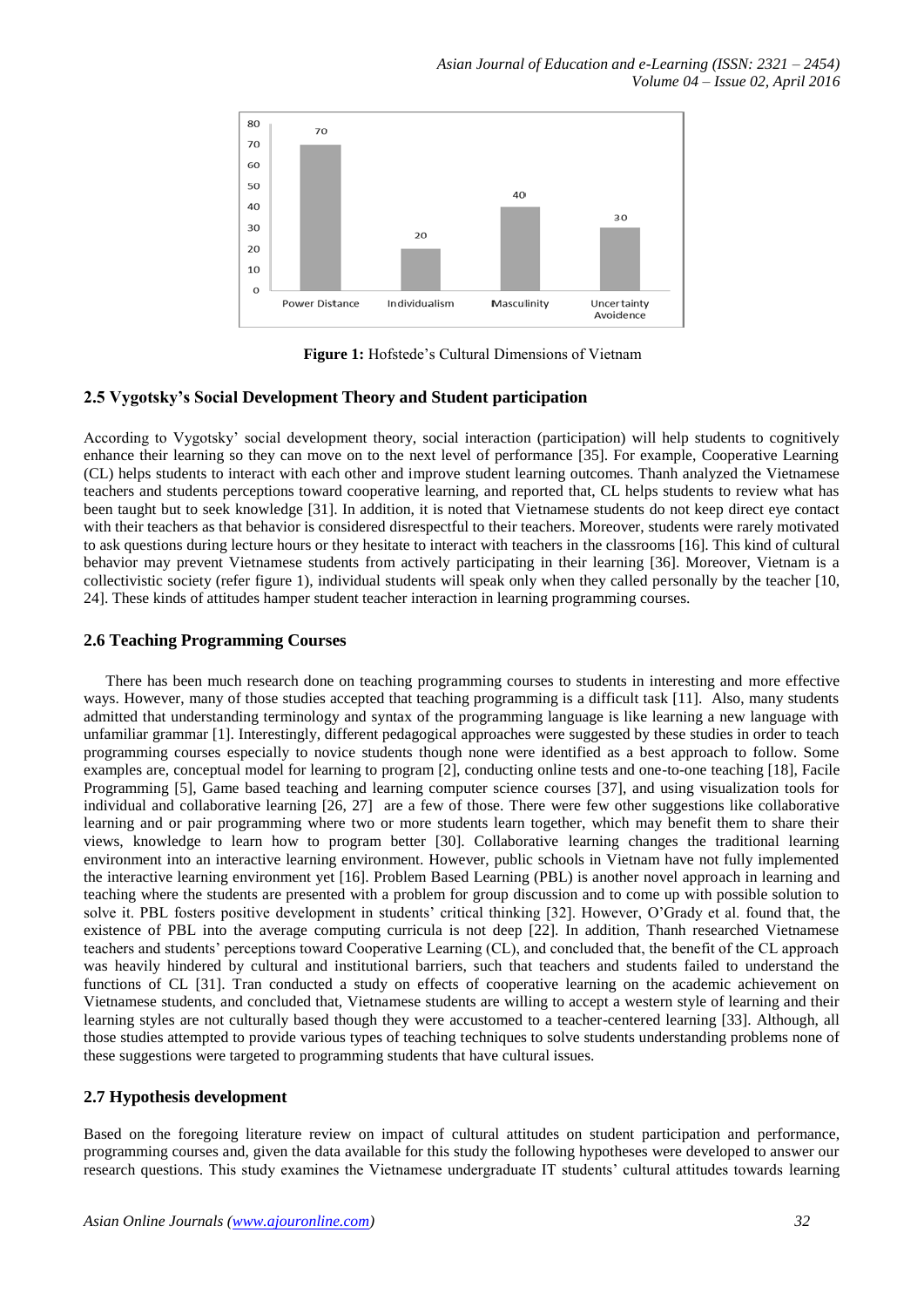and identifying the relationship between their cultural attitudes and their learning skills on acquisition of computer programming education. It is expected that, students who studied in eastern educational system based schools, and from high power distance culture will struggle to participate in active learning. Based on the foregoing literature review on Vietnamese values and their educational literature, our observation on those students" cultural attitudes, the following hypotheses were developed to answer our research questions

Hypothesis 1: *High power distance culture will affect student engagement in the programming courses.* Hypothesis 2: *High power distance culture will affect student learning skills in the programming courses.* Hypothesis 3: *High power distance culture will affect student to participate in active learning*.

## **3. RESEARCH METHOD**



**Figure 2:** Process Model of the data collection and analysis

This study used Google Forms to develop a questionnaire, and conducted the anonymous electronic survey to investigate the research questions in order to measure the results against defined hypotheses. The data were collected and analyzed with *statistical hypothesis testing* of the correlation coefficient technique to find out whether or not cultural attitudes prevent students from learning programming courses. Figure 2 shows the process of model of data collection and analysis.

#### **3.1 Participants and Survey questionnaire**

Fifty Vietnamese undergraduate students of computer science and IT streams were chosen at random to participate in the survey as voluntary participants. However, only 48 students confirmed their willingness, and submitted the completed survey questions with their email ids that were shared with them by Google Forms. Two sets of questionnaires were prepared to measure the Power Distance culture dimension (PD) and Student"s Participation and Engagement (SPD). The survey questions of this research were derived from Handelsman et al. [9] and Kasuya**'**s research work [13]. The survey questions were prepared in English. The questionnaire contained closed response questions and was prepared for 5 point Likert scales ranging from 0 to 4 for students to respond. The first set of questionnaire was prepared to measure the participants" PD. Similarly, the second set of questionnaire was prepared to measure the SPD. Set one of questionnaire contained 19 questions and set two contained 20 questions for participants to response. Each question was provided with five options: "strongly agree," "agree," "neither agree nor disagree," "disagree," and "strongly disagree". Respondent is allowed to choose one of the options as his/her response for each question.

# **4. DATA ANALYSIS AND RESULTS**

The collected data were imported (as excel file) from Google Forms into SPSS software for data pre-processing and statistical analysis. All participant responses were converted into numerical values based on Likert scales defined for this study (refer Appendix) to calculate the total and average scores for further analysis. For example, Figure 3 shows a participant response for set 1 questionnaire – PD (sample).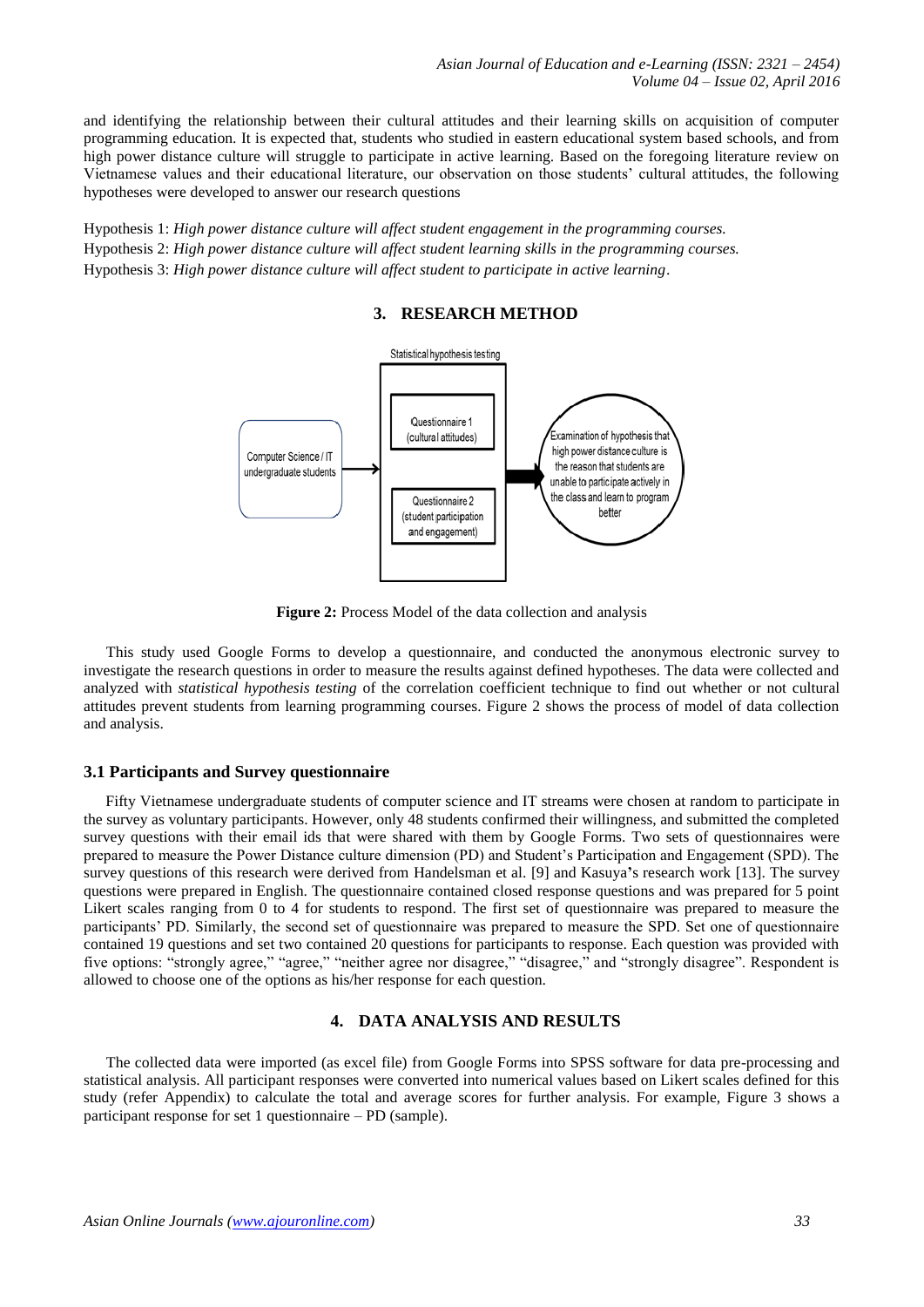| Respondent   |          | Question   Question   Question   Question |                                 | $\bullet\bullet$ |              | Average<br>in $%$ |
|--------------|----------|-------------------------------------------|---------------------------------|------------------|--------------|-------------------|
|              | Disagree | Disagree                                  | Neither<br>agree or<br>disagree | .                | <b>Total</b> | 51.32             |
| Likert Scale |          |                                           |                                 | .                | 39           |                   |

**Figure 3:** Set 1 – Power distance culture dimension student's answer, Likert scale value, total and average

Each respondent answer was converted into corresponding numerical value defined in the scale 1 or scale 2 based on the type of questions defined in the questionnaire. For example, as shown in the Figure 3, numerical value for question 1 of set 1"s answer was assigned based on scale 1. However, numerical value for question 2"s answer of the same set was assigned based on scale 2 (see Appendix for more details). Similar process was implemented on set 2 questionnaire responses to find total and the average scores for statistical analysis. Notably, three students' responses were eliminated due to incomplete survey responses, and the remaining 45 students' responses were used for analysis. Figure 4 shows the calculated mean score of each respondent-sample for data normality test to proceed further.

| <b>Serial No</b> | <b>Timestamp</b> | $Set 1 -$<br><b>Total</b> | $Set 1 -$<br><b>Power</b><br>distance | $Set 2 -$<br>Total (out<br>of $80$ | $Set 2 -$<br><b>Student</b><br>engagement |  |
|------------------|------------------|---------------------------|---------------------------------------|------------------------------------|-------------------------------------------|--|
|                  |                  |                           | (out of 76) average in $%$            |                                    | (average in $\%$ )                        |  |
|                  | 7.1.2015 4:30    | 43                        | 56.58                                 | 50                                 | 62.5                                      |  |
| 2                | 7.6.2015 11:28   | 47                        | 61.84                                 | 39                                 | 48.75                                     |  |
| 3                | 7.6.2015 13:24   | 32                        | 42.11                                 | 47                                 | 58.75                                     |  |
| 4                | 7.6.2015 17:42   | 39                        | 51.32                                 | 42                                 | 52.5                                      |  |
| 5                | 7.6.2015 20:02   | 37                        | 48.68                                 | 54                                 | 67.5                                      |  |
|                  |                  |                           |                                       |                                    |                                           |  |

**Figure 4:** Total, and average scores of PD and SPD

The Shapiro-Wilk test was conducted to check if data were normally distributed to apply an appropriate type of statistical techniques and to avoid statistical errors [7]. It was identified that the p-value of the test was greater than the alpha level. I.e. the collected data mean-scores are normally distributed. As the data were normally distributed, we used Pearson correlation coefficient technique to measure the statistical dependence between the average scores of power distance and student engagement dimensions.

Figure 5 reflects the Vietnamese programming students' average scores of both factors PD and SPD in percentage (%).



**Figure 5:** Relationship between PD and SPD average scores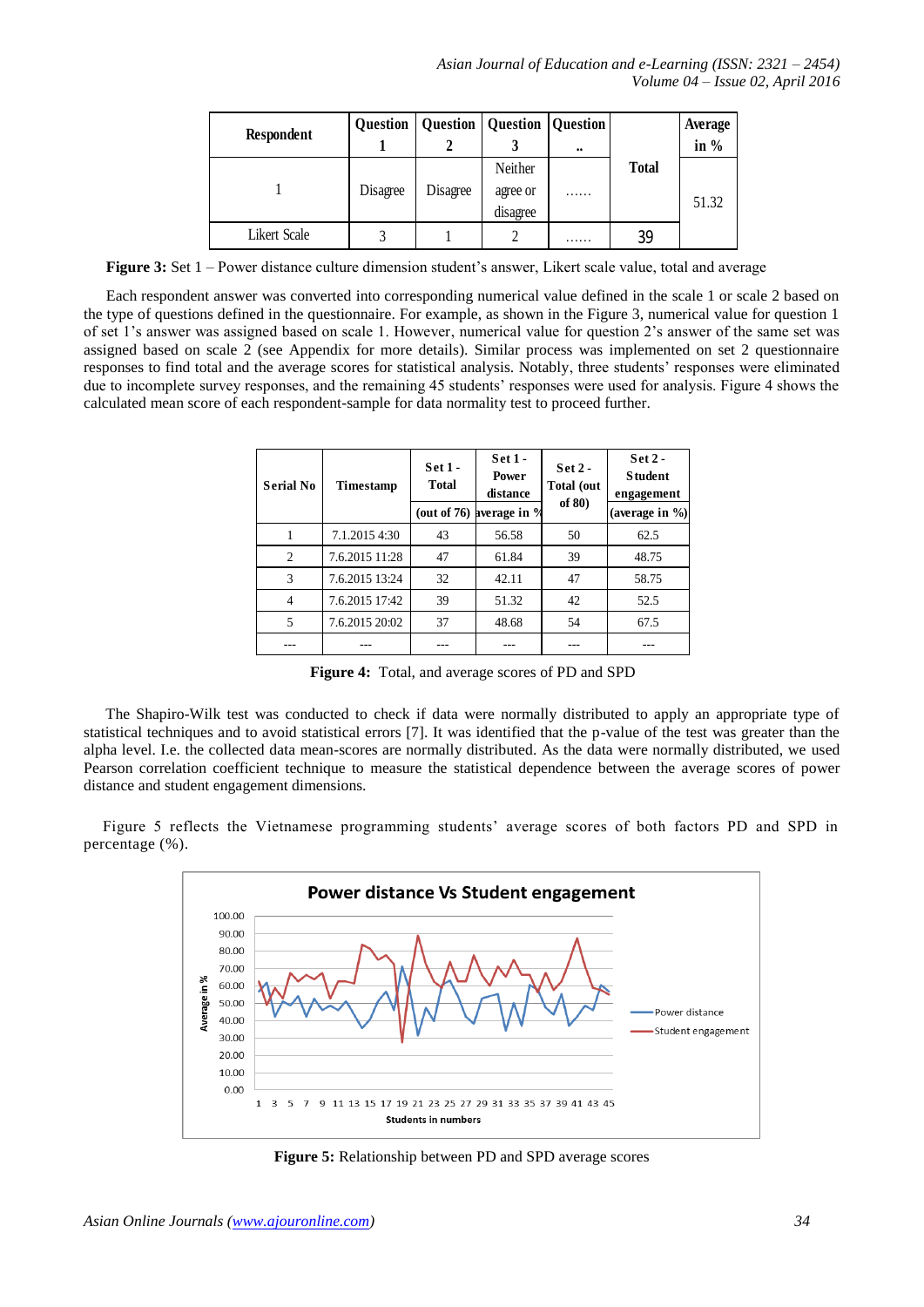## **Analysis 1:** *To identify the relationship between both variables- correlation coefficient*

The Pearson correlation Coefficient method was used to assess the dependency or relatedness between the categorical data mean scores. The test result was  $-0.5549$ . Since the result is a negative number  $(<0)$ , there is inverse relationship between PD and SPD. The critical value of correlation coefficient was calculated to generalize our findings to the larger population. Table 1 reflects the statistical inference of our findings.

| Sample size<br>(n) | Correlation<br>coefficient value | Degrees of<br>freedom<br>$(n-2)$ | <b>Critical value</b><br>(0.05) | <b>Critical value</b><br>(0.01) |
|--------------------|----------------------------------|----------------------------------|---------------------------------|---------------------------------|
| 45                 | $-0.5549$                        | 43                               | abs(r) > 0.294                  | abs(r) > 0.38                   |

**Analysis 2:** *measuring power distance culture dimension against number of students*

To understand further the impact of cultural attitudes in programming courses in order to classify them we counted the number of students based on their power distance culture and student engagement mean scores against the average bands 0-25, 25-50, 50-75 and 75-100 for further analysis (Refer Appendix for more details). Figures 6 and 7 reflect the students" overall type of PD and SPD based on the range given in percentage (%). Refer to scale details given in Appendix.



**Figure 6:** Results of PD average band

**Analysis 3:** *measuring student engagement level against number of students*



**Figure 7:** Results of SPD average band

The summary of responses generated and displayed in pie charts with percentages by Google forms were analyzed and chosen the questions that yielded significant results (Strongly agree + Agree = 50% or more) in relation with PD and SPD in programming courses for further analysis. Table 2 shows the extract of Google forms summary of responses in  $\%$ .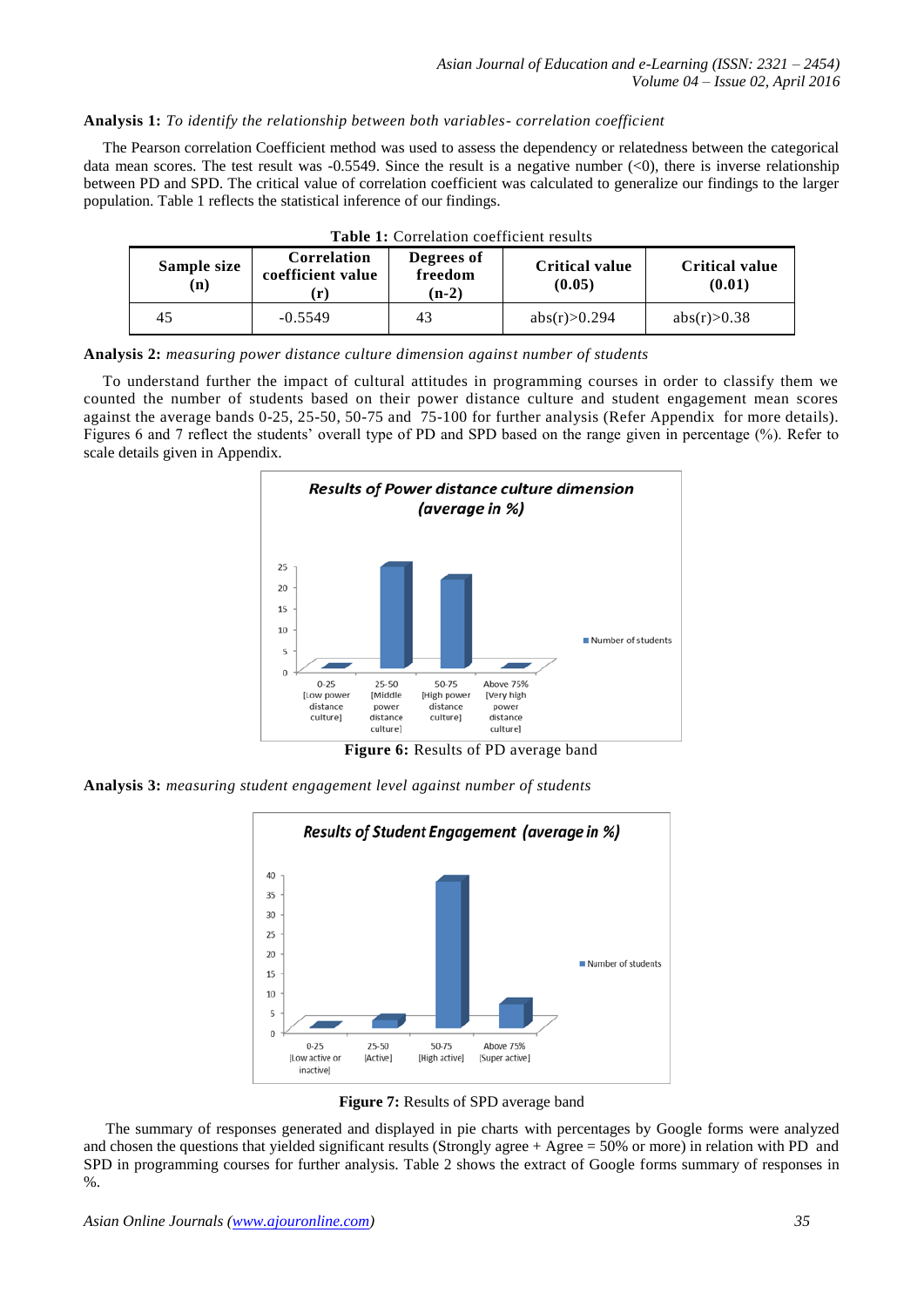| Survey questions identified *                                             | Responses in % |
|---------------------------------------------------------------------------|----------------|
| I did my secondary education where the teacher(s) were more authoritative | 64.44%         |
| or the educational process is teacher centered.                           |                |
| I prefer to accept my teacher's comments on my work though I do not agree | 62.22%         |
| with some of his/her comments.                                            |                |
| I would like to receive feedback about my performance from my teacher as  | 93.33%         |
| much as possible though I do not ask.                                     |                |
| I prefer to implement existing solution for the questions to complete the | 75.6%          |
| work.                                                                     |                |
| I prefer to debate with my staff during group work discussions.           | 75.6%          |
| I am very active and more interested in group activities.                 | 57.8%          |
| I prefer to complete lab/tutorial work alone though it can be done with   | 51.1%          |
| friends.                                                                  |                |
| I ask questions during lecture hours if I don't understand.               | 73.3%          |
| I am bit hesitant to express my disagreement about the feedback to my     | 64.44%         |
| teacher on my work.                                                       |                |

**Table 2.** Students' responses in percentage (%)

## **5. DISCUSSION**

The primary purpose of this research was to explore the impact of power distance culture on Vietnamese students in higher education. Figure 6 confirms that, nearly 46.66% of students (21 students) fall in "High power distance culture" type although none of the students were identified as either "Low power" or "very high power" type. However, Figure 7 data reflects that only, 13.33% of the students (6 students) were of "Super active" type of student engagement or engagement learning environment. The resulting correlation coefficient is negative, which reflects that students from the high power distance culture will certainly struggle with engaged learning or low active participation. Table 3 – statistical inference of correlation coefficient is,  $r > 0.294$  (0.05) and  $r > 0.38$  (0.01). The two variables were strongly correlated,  $r(43) = -0.56$ ,  $p < 0.01$ . These findings can be extrapolated to Vietnamese IT students' population although the r value did not yield a strong negative relationship between student"s cultural attitude and engagement in learning. The results moderately (partially) support hypothesis1: high power distance culture will affect student engagement in the programming courses.

Based on research findings of Manikutty et al. power distance culture certainly affects classroom communication, and students from high power distance culture are more hesitant to participate in group work and discussions [17]. The pair programming method needs students to interact with each other in order to share their views to solve the given programming exercises and related questions [20]. It seems that a power distance culture still exists in the Vietnamese educational system. The data from students' responses shows that (see Table 2), nearly 65% students did their secondary education where the teachers are more authoritative and the educational process is purely teacher -centered. Another statistical result derived from student responses (see Table 2) also claims that, Vietnamese students are a bit more hesitant to express their opinions or views to their teachers directly. In addition, 62.22% of students responded that they prefer to accept the teacher"s comments on their work though that practice has some issues in itself. These kinds of cultural attitudes typically support Hofstede"s statement "Power Index: challenges to the leadership is not well-received or Fear of disagreement of leaders or Respect of authority" [10]. Thus, cultures which have high power distance dimension will negatively impact on student's learning skills and our statistical data also partially supports this assertion in hypothesis 2 i.e. "High power distance culture will affect student"s learning skills in the programming courses".

Although, the results of our data analysis supporting our hypotheses 1 and 2, there were a few other results calculated from students" responses pointing out that, Vietnamese students prefer engaged learning or active learning environment, which did not support our hypothesis 3 fully. 64% of students responded positively to questions about "taking leading roles in group activities", "ask questions during class hours if don"t understand", "active and interest in group activities", and "helping other students during lab hours". Moreover, these parts of the study findings are similar to Tran"s research findings [33]. However, 75.6% of students stated that they prefer to implement existing solutions to the questions to complete the work instead of making own solutions.

## **6. CONCLUSION AND LIMITATIONS OF THE STUDY**

It is important for computer science and IT students to acquire computer programming skills. However, it is understood that, cultural attitudes of students play a vital role in learning. In this analytical paper, we used survey responses to examine the Vietnamese students" cultural attitudes that affect learning in programming courses. In a quantitative analysis we found that, there is a negative relationship between power distance culture and student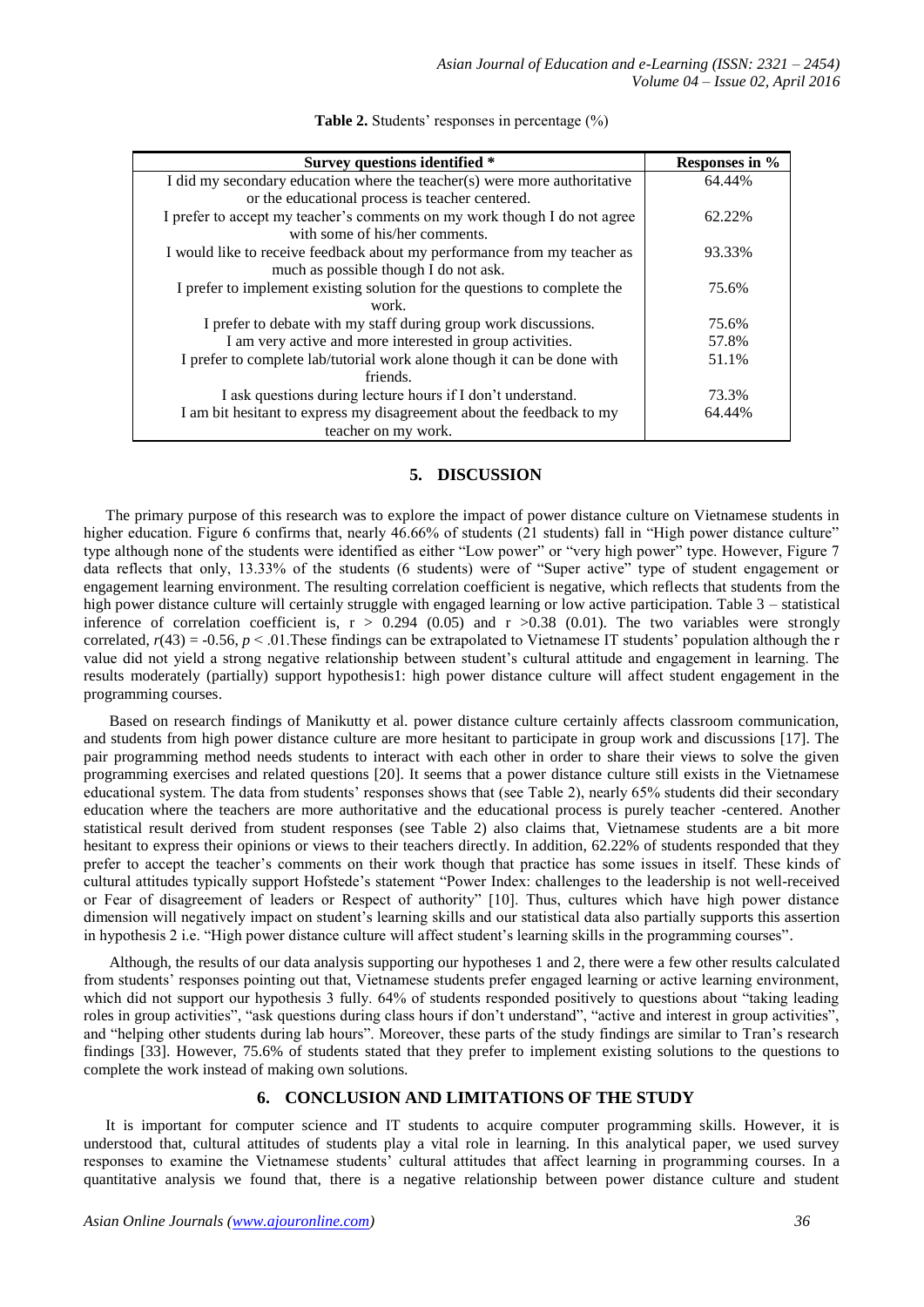engagement which affects student participation in learning in computer programming courses. However, our research did not focus on Geert Hofstede"s other dimensions such as masculinity versus femininity, uncertainty avoidance, long term orientation, and indulgence related to learning computer programming courses.

Like all research, this study has several limitations and it is not free from its weakness. First, the sample size of this study is not adequate enough to generalize our findings. Second, the subjects in this study were 45 Vietnamese undergraduate IT students from HoChiMinh city in Vietnam. Consequently, it is hard to generalize the findings from this study to all the IT students of Vietnam even though our findings are statistically bit significant. Third, it is unknown whether or not the participants respond to the questionnaires honestly. The responses to the questionnaires are beyond the researcher"s control. Finally, the participants of this study were volunteers who may not represent the full range of views of all students.

# **7. ACKNOWLEDGEMENT**

We thank all Vietnamese students for taking their time to complete this survey voluntarily. Your responses have also greatly helped our research study to reach the significant conclusion. We also would like to show our gratitude to our colleagues who participated in the research discussion of this study facilitated which facilitated us to improve the manuscript. Also, your responses were of great help in completing this valuable research.

## **8. REFERENCES**

- [1] Ahmadzadeh, Marzieh, Elliman, Dave, and Higgins, Colin. The Impact of Improving Debugging Skill on Programming Ability. *Innovations in Teaching And Learning in Information and Computer Science*, 6, 4 (October 2007), 72-87.
- [2] Ali, Azad. A conceptual model for learning to program in introductory programming courses. In *Informing Science & Information Technology* ( 2009), 517(13).
- [3] Ali, Norhidayah, Jusoff, Kamaruzaman, Ali, Syukriah, Mokhtar, Nahah, and Salamat, Azni Syafena Andi. The Factors influencing Students' Performance at Universiti Teknologi MARA Kedah, Malaysia. *Management Science and Engineering*, 3, 4 (2009), 81-90.
- [4] Dinh, Te Huynh. *Introduction to Vietnamese Culture*. ERIC, 1987.
- [5] Elazhary, Hanan. Facile Programming. *The International Arab Journal of Information Technology*, 9, 3 (May 2012), 256-261.
- [6] Farooq, M.S., Chaudhry, A.H., Shafiq, M., and Berhanu, G. Factors affecting students' quality of Academic performance: A case of secondary school level. *Journal of quality and technology management*, 7, 2 (2011), 1-14.
- [7] Ghasemi, Asghar and Zahediasl, Saleh. Normality Tests for Statistical Analysis: A guide for Non-Statisticians. *International Journal of Endocrinology Metabolism*, 10, 2 (2012), 486-489.
- [8] Gruba, Paul and Sondergaard, Harald. A Constructivist Approach to Communication Skills Instruction in Computer Science. *Computer Science Education*, 11, 3 (2001), 203-219.
- [9] Handelsman, Mitchell M., Briggs, William L., Sullivan, Nora, and Towler, Annette. A Measure of College Student Course Engagement. *The Journal of Educational Research*, 98, 3 (2005), 184-192.
- [10] Hofstede, Geert, Hofstede, Gert Jan, and Minkov, Michael. *Cultures and Organizations: Software of the Mind*. McGraw-Hill, New York, 2010.
- [11] Jayal, Ambikesh, Lauria, Stasha, Tucker, Allan, and Swift, Stephen. Python for Teaching Introductory programming:A Quantitative Evaluation. *Innovations in Teaching and Learning in Information and Computer Science*, 10, 1 (February 2011), 86-90.
- [12] Kaplan, Randy M. Choosing a first programming language. In *Proceedings of the 2010 ACM conference on Information technology education* (Midland-MI 2010), ACM New York, USA, 163-164.
- [13] Kasuya, Michiko. *Classroom Interaction Affected by Power Distance*. 2008.
- [14] Kim, VhanMin and Seung Won Park, Joe Cozart. Affective and motivational factors of learning in online mathematics courses. *British Journal of Educational Technology*, 45, 1 (2014), 171-185.
- [15] konan, Paul N\* Dri, Chatard, Armand, and Leila Selimbegovic, Garriel Mugny. Cultural Diversity in the Classroom and its Effects on Academic Performance: A Cross National Perspective. *Social Psychology*, 41, 4 (2010), 230-237.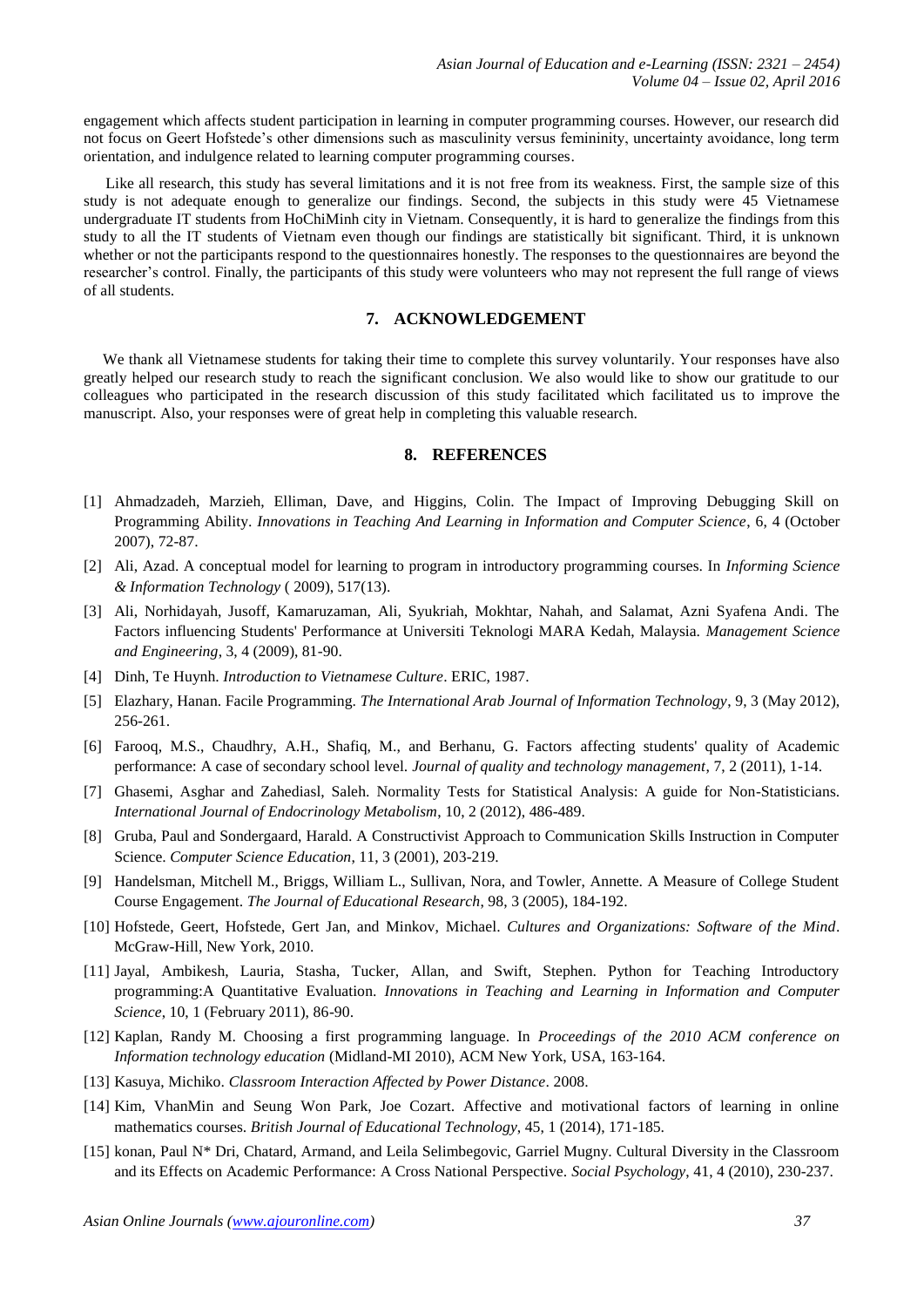- [16] Lan, Pham Thi and Jones, Nicola. Education for All in Vietnam: High Enrolment, But Problems of Quality Remain. *Young Lives* (October 2013).
- [17] Manikutty, Sankaran, Anuradha, N.S., and Hansen, Katrin. Does culture influence learning styles in higher education. *International Journal - Learning and Change*, 2, 1 (2007), 70-87.
- [18] Matthiasdottir, Asrun. How to teach programming to novice students? Lecturing or not? In *International Conference on Computer Systems and Technologies-CompSys Tech* (2006).
- [19] Miliszeswka, Iwona, Tan, Grace, and Venables, Anne. Improving progression and satisfaction rates of novice computer programming students through ACME--analogy, collaboration, mentoring, and electronic support. *Issues in Informing Science and Information Technology*, 5 (2008), 311-323.
- [20] Muller, Matthias M. A preliminary study on the impact of a pair design phase on pair programming and solo programming. *Information and software Technology*, 48, 5 (2006), 335-344.
- [21] Nguyen, H. T. Vietnam: Cultural background ESL/EFL Teachers. *The Review of Vietnamese Studies*, 2 (2002), 1-6.
- [22] O'Grady and J, Michael. Practical Problem-Based Learning in Computing Education. *BACM Transactions on Computing Education*, 2, 3 (2012), A1-A14.
- [23] Ota, Akiko. *Factors Influencing Social, Cultural, and Academic Transitions of Chinese International ESL Students in U.S. Higher Education*. Dissertations and Theses 1051, Port "land State University, 2013.
- [24] Phuong-Mai, Nguyen, Terlouw, Cees, and Pilot, Albert. Cooperative learning vs Confucian heritage culture's collectivism: confrontation to reveal some cultural conflicts and mismatch. *Asia Europe Journal*, 3, 3 (2005), 403- 419.
- [25] Quang, Kính Nguyễn and Chí, Nguyễn Quốc. *Education in Vietnam: development history, challenges and solutions*. 2008.
- [26] Rajala, Teemu and Kaila, Erkki. How does Collaboration Affect Algorithm Learning- A Case Study Using TRAKLA2. In *International Conference on Education Technology and Computer (ICETC 2010) Shanghai* (2010), 22-24.
- [27] Rajala, Teemu, Kaila, Erkki, Laakso, Mikko-Jussi, and Salakoski, Tapio. Comparing the collaborative and independent viewing of program visualizations. In *ASEE-IEEE Frontiers in Education Conference* (Rapid City, SD 2011).
- [28] Reza Kormi-Nouri, Shane MacDonald, Farahani, Mohammad-Naghy, Trost, Kari, and Shokri, Omid. Academic Stress as A Health Measure and Its Relationship to Patterns of Emotion in Collectivist and Individualist Cultures: Similarities and Differences. *International Journal of Higher Education*, 4, 2 (2015), 92.
- [29] Sorensen, Clark W. Special Issue on Schooling and Learning in Children's Lives. *Comparative Education Review*, 38, 1 (February 1994), 10-35.
- [30] Teague, Donna. Learning to Program: Going Pair-Shaped. *Innovation in Teaching and Learning in Information and Computer Sciences*, 6, 4 (October 2007), 4-22.
- [31] Thanh, Pham Thi Hong. An Investigation of Perceptions of Vietnamese Teachers and Students toward Cooperative Learning (CL). *International Education Studies*, 4, 1 (2011), 3-12.
- [32] Tiwari, Agnes, Lai, Patrick, So, Mike, and Yuen, Kwan. A comparison of the effects of problem-based learning and lecturing on the development of students' critical thinking. *Medical Education*, 40, 6 (2006), 547-554.
- [33] Tran, Van Dat. The Effects of Cooperative Learning on the Academic Achievement and Knowledge Retention. *International Journal of Education*, 3, 2 (2014), 131-140.
- [34] Wong, Joseph Kee-Kuok. Are the Learning Styles of Asian International Students Culturally or Contextually Based? *International Education Journal*, 4, 4 (2004), 154-165.
- [35] Vygotsky, Lev. *Educational Psychology*. St. Lucie Press, Florida, 1992.
- [36] Yamarik, Steven. Does Cooperative Learning Improve Student Learning Outcomes? *The Journal of Economic Education*, 38, 3 (2007), 259-277.
- [37] Yang, Geng and Zhou, Guangtian. Research and Practice on Teaching Computer Science Undergraduates Based on Educational Games. In *The 6th International Conference on Computer Science and Education* (Singapore 2011), IEEE, 605-608.